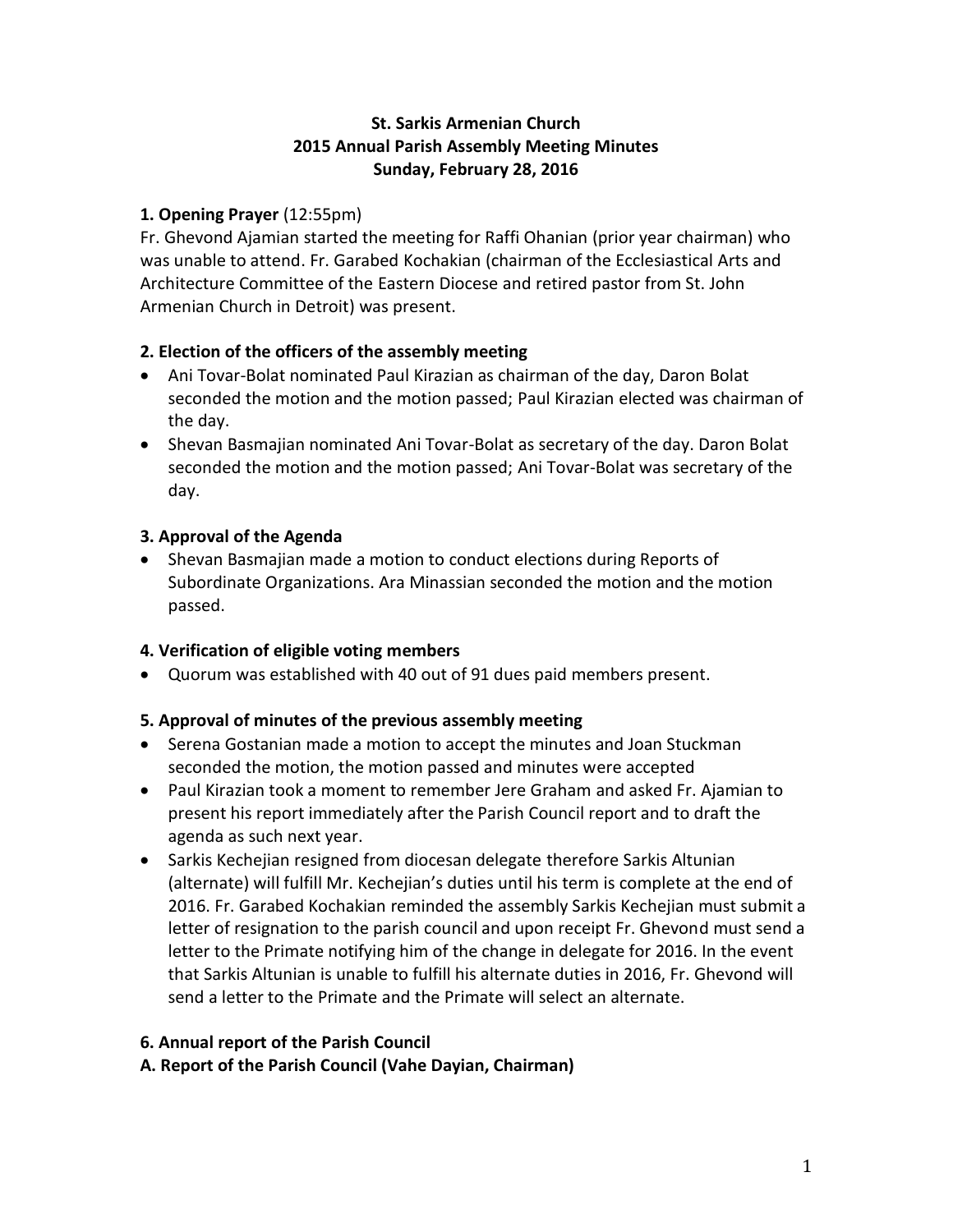- Vahe indicated that \$630,000 out of \$1,000,000 has been raised as of today for the New Building United Vision Fund.
- Vahe highlighted accomplishments from 2015 including:
	- o Armenian Genocide Committee projects and events led by Hamlet Sarokhanian.
	- $\circ$  Implementation of ParishSoft, the new accounting software purchased by the parish so that all sub organizations can use the same system of record.
	- o ArmeniaFest profit of \$85,000, up from \$60,000 in 2014.
	- o Various parties and events held by the parish including Taleen the Entertainer for children and a presentation by Fr. Daniel Findikian.
- In 2014, the pledge program raised \$90,000 however the amount decreased in 2015. Vahe attributed the decrease to the various sub-organizations and committees raising money for events (including Genocide commemoration events).
- Vahe said that the Parish Council has been asking parishioners not be dues paid members unless they plan to attend Parish Assembly so that numbers are not skewed for quorum at the assembly meeting. Parish Council has focused on asking people to donate the amount of dues (\$150 per person) as a general donation instead. This will continue to be the focus of the parish council.
- Sarkis Kechejian asked how much money was raised from parish events throughout the year. Sylva SImonian (parish council treasurer) said that different events had different goals. Sylva said Genocide Centennial events lost around \$9-10K and all other events generated profit.
- Sandra Morath stated that it is hard to volunteer for events during the day for many people (including Armenia Fest) and it may be easier to get volunteers after work in the evening.
- Daron Bolat moved that the assembly accept the parish council report. Sandra Morath seconded the motion and the motion passed. The Parish Council report was accepted.

# **B. Pastor's Report (Fr. Ghevond Ajamian)**

- Fr. Ghevond's goal is to welcome people to the parish and not loose them for not being welcome.
- He is trying to reach out to other Orthodox parishes and organizations within the community.
- He has done private confession with Indian Orthodox church.
- He is trying to have International Children's Day in June (this is a holiday in Armenia) with balloons and face painting for parish children at St. Sarkis.
- 2015 had more funerals than any other year, weddings were low. However, Fr. Ajamian has six weddings planned in 2016.
- Sarkis Kechejian suggested that the parish hire a part time secretary, Fr. Ajamian agreed and said a non-Armenian secretary would be best for confidentiality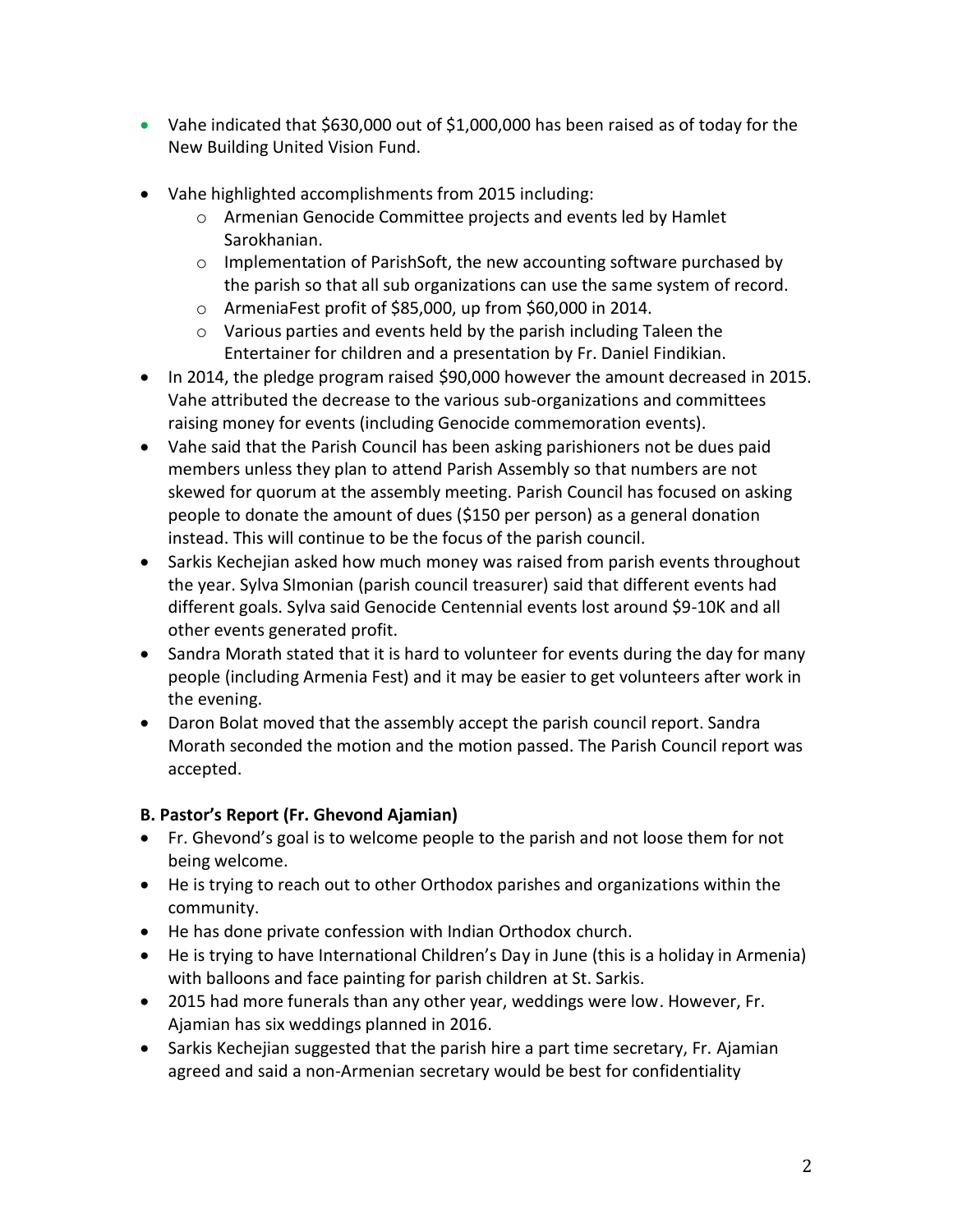purposes. Boghos Kirazian mentioned that he has written a job description for this position.

- Sylva Dayian asked how the Taleen show had 90 children and the St. Sarkis School doesn't even have 90 students enrolled. Sylva suggested a free potluck for all families (new and old).
- Ara Minassian reminded everyone that Fr. Ghevond does a great job of introducing new people at coffee hour every Sunday.
- Paul Kirazian said he noticed that when we have new people we are not good about talking to them.
- Ryma Jarjur suggested having a welcome committee. Maral Aznavour said that before St. Sarkis School was moved to Sundays, she and Nora Dayian lead the welcome committee.
- Elie Akilian said that one person must lead the welcome committee team and maintain a strong team of volunteers to ensure there are weekly greeters.
- Joe Aleman suggested Parish Council establish the welcome committee.
- Elie Akilian said that several people expressed to him that St. Sarkis does not feel like their home and people don't talk to them and it's not a good feeling.
- Paul Kirazian reminded Vahe Dayian that the Parish Council must take this action item and ensure we have a welcome committee.
- Sandra Morath made a motion to accept the Parish Council report and Maral Aznavour seconded the motion. The motion passed and the Parish Council report passed.

# **7. Reports of the subordinate organizations**

# *Representatives did not present reports; instead the assembly was given ten minutes to read and ask questions.*

- Annie Graham said the senior citizen events were not in the booklet [financials] and Sylva Simonian said that they were excluded because they are an auxiliary group.
- Ryma Jarjur asked for clarification on the Women's Guild Financial Line Items and Salpi Katanjian clarified the following: (1) Donations (luncheons) are miscellaneous donations received at luncheons, (2) Hospitality (Coffee Hour) is the basket next to the coffee pot, (3) Luncheons are from tickets sold at the door for meals.
- Annie Graham said that her husband's memorial raised \$12,500 for the senior's group and remembered each lost member of 2015.
- Annie Ghanoum said that the St. Sarkis School was able to donate \$20,000 to the building fund in 2015.
- Kevouk Koulian asked what would happen to the \$9,004.73 listed in the ACYOA account in their Annual Report and how they earned it. Njteh Keleshian said they earned the most at Palm Sunday and small amounts at other events throughout the year. Sylva Simonian confirmed that no funds were transferred to the parish council account in 2015.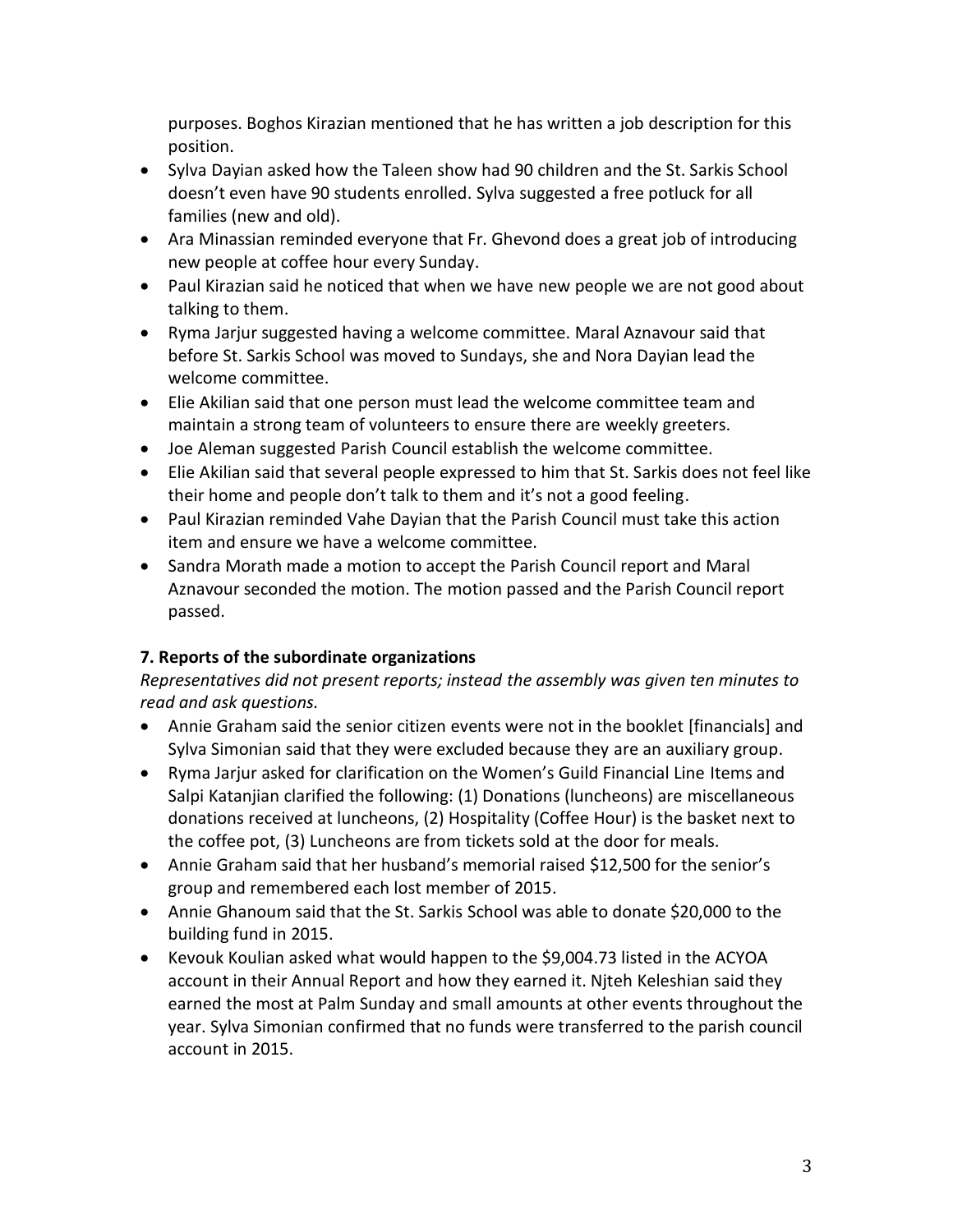- Salpi Katanjian asked if the ACYOA would transfer [to the parish account] quarterly like other sub-organizations. Sylva Simonian said that since they are not as active as other groups, their transfers might be less frequent.
- Paul Kirazian thanked the youth for their participation in church events throughout 2015.
- Ani Tovar-Bolat made a motion for the ACYOA to provide 2 scholarships in 2016: (1) for a child to go to a Diocesan Summer Camp with fully paid tuition for up to 2 weeks and (2) for a child to a St. Nersess conference. The recipient should be picked with the assistance of Fr. Ajamian and can be as young as age 8 and as old as the maximum age for participants at these events. Shevan Basmajian amended the motion for need based and Joan Stuckman amended to include any Diocesan camps.

Daron Bolat and Joan Stuckman seconded the motion and the motion passed.

- Ryma Jarjour made a motion to approve the sub organization report. Sandra Morath seconded and the motion passed. The sub organization report was accepted.
- Questions about the 2015 Financial Statements are below:
	- $\circ$  Sam Simonian asked why the current property on Random Road was not listed as an "asset" on the line item in the financials. Fr. Ajamian said he would ask the Diocese.
	- $\circ$  Paul Kirazian asked if the Compass Bank account 6984 (Pg 11) should be maintained by the Parish Council or moved to the building fund and said he would ask the building committee. Andrew Kourajian said he would talk to Sylva Simonian about having the \$68,994.02 transferred to the building fund.
	- $\circ$  Shevan Basmajian asked why there was a line item of \$28,622.78 on page 17 under Actual 2015 Receipts-Special Concerns. Sylva Simonian said that was the one-time expense for the choir and centennial genocide events.
	- $\circ$  Sarkis Kechejian asked if excess funds will be transferred to the building fund and Sylva Simonian said it could be and that the parish spent less than expected in 2015.
	- o Sarkis Altunian made a motion to close and accept the subordinate organizations; Joan Stuckman seconded the motion and the motion passed.

# **8. Election of the officers**

# **A. Parish Council**

- Names [already] on the ballot for Parish Council: Lusine Meeks, Mikael Mikaelyan, Vicken Minasian, Chris Rea, Hamlet Sarokhanian (incumbent) and Joan Stuckmann (incumbent).
- Sylva Dayian nominated Sylva Simonian for parish council and Sylva Simonian accepted the nomination. Paul Kirazian nominated Sarkis Kechejian for parish council and Sarkis accepted the nomination.
- Annie Graham made a motion to close nominations and Annie Ghanoum seconded the motion. The motion passed and parish council nominations were closed.
- The newly elected members of parish council were Sylva Simonian, Joan Stuckman and Sarkis Kechejian. Alternates are Lusine Meeks, Hamlet Sarokhanian.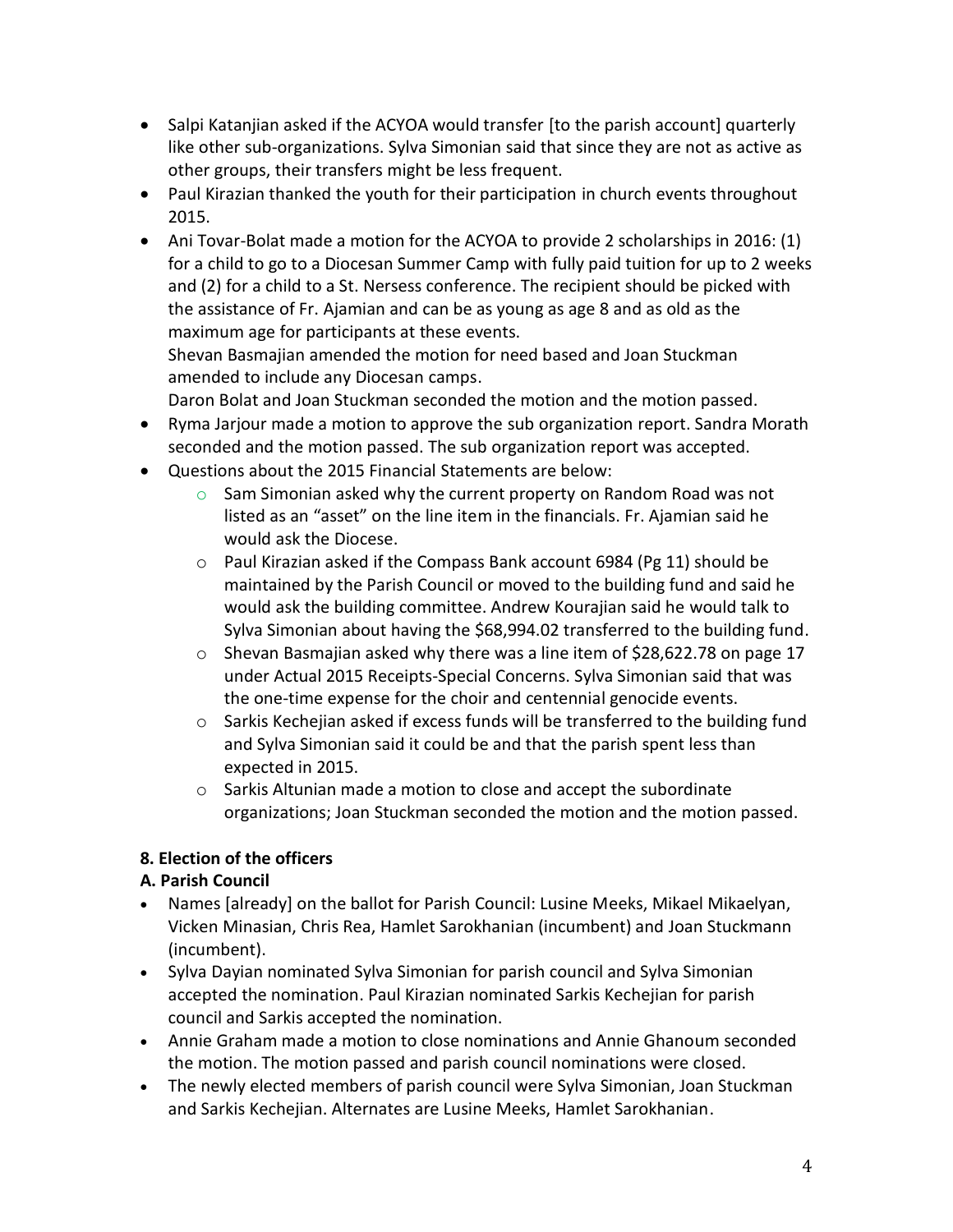## **B. Auditing Committee**

- Njteh Keleshian nominated Daron Bolat for the auditing committee, Serena Gostanian seconded the nomination and Daron accepted, Daron Bolat was added to the auditing committee ballot.
- The ballot included Annie Ghanoum and Daron Bolat. Annie Ghanoum was elected to the auditing committee and Daron Bolat is the alternate for 2016.
- The final auditing committee for 2016 is: Joe Aleman (to be replaced in 2018), Nareg Basmajian (to be replaced in 2017) and Annie Ghanoum (to be replaced in 2019)

## **C. Nominating Committee**

- Maral Aznavour nominated Nora Dayian for the Nominating committee. Paul Kirazian seconded the motion. Nora accepted and was added to the ballot.
- New members for 2016 are Nora Dayian, Serena Gostanian, Maral Aznavour and alternate Elizabeth Klachian.

#### **-Diocesan Delegate**

#### -Removed from the ballot

#### **9. Presentation and approval of the 2016 budget**

- Daron Bolat made a motion to add a \$15,000 line item to the budget for a parish secretary. Paul Kirazian seconded the motion and the motion passed.
- Sarkis Altunian made a motion to have a maintenance budget for the current and new properties. Sylva Simonian said there is a line item on page 16 titled Parish Exp-Repairs & Maint.
- Ani Tovar-Bolat asked if there would be adjustments made to the budget for the addition of the \$15,000 line item for the secretary. Paul Kirazian said the General Donations would be increased by \$15,000.
- Shevan Basmajian made a motion to accept the 2016 proposed budget with the addition of \$15,000 for a secretary. Ara Minassian seconded the motion and the motion passed.

## **10. Old Business Discussion**

Daron Bolat made a motion to close old business. Sarkis Altunian seconded the motion and the motion passed.

## **11. New Business**

- Shevan Basmajian suggested the Parish Council assign an adult to mentor and work with the ACYOA.
- Paul Kirazian said there should always be a Square available in the office to use for donations. Sylva Dayian said that the parish now has 2 squares and 2 iPads for credit card collection.
- Paul Kirazian suggested the community build grass roots interest in the new building so that we can reach our \$1 million goal.